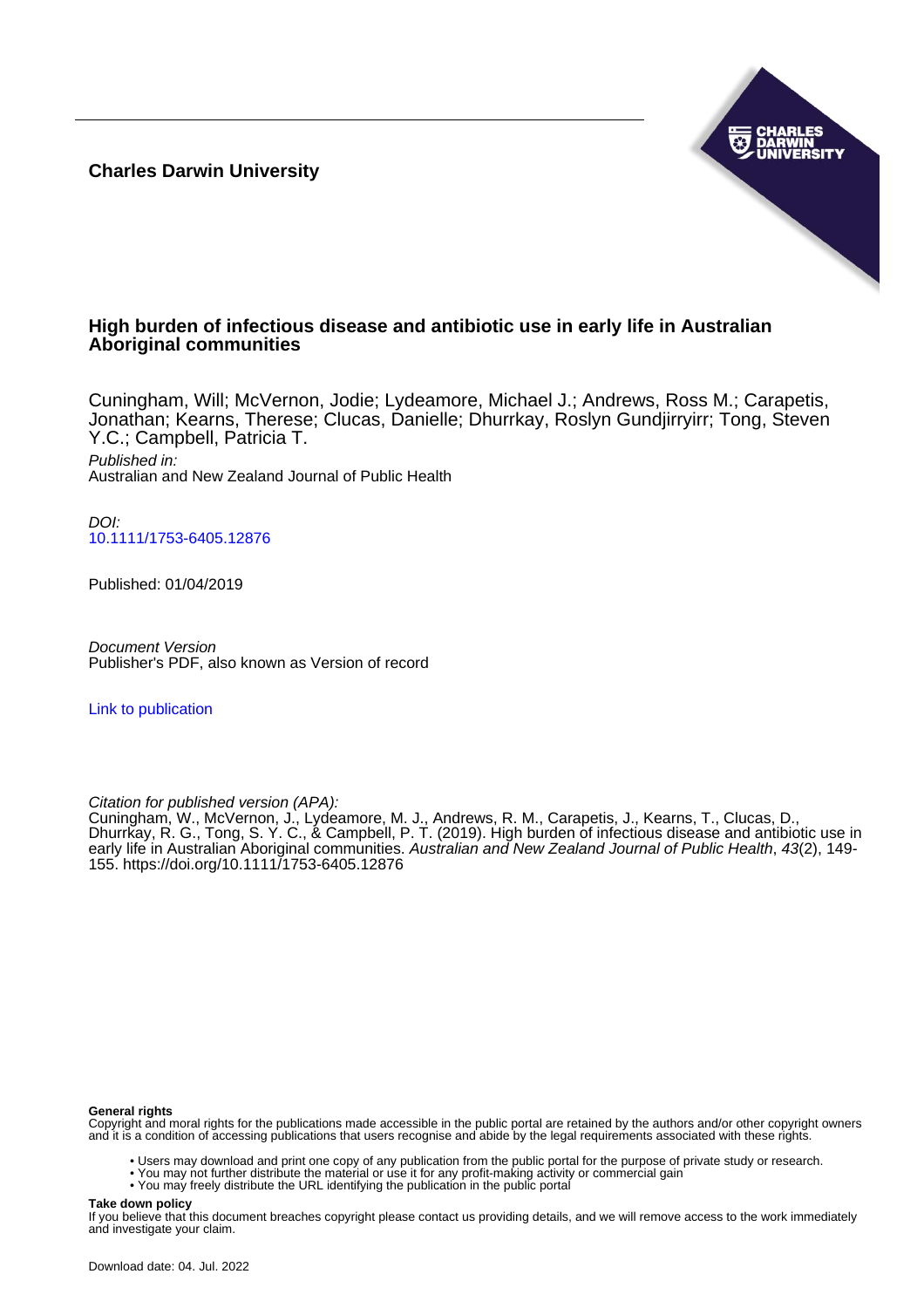# **High burden of infectious disease and antibiotic use in early life in Australian Aboriginal communities**

**Will Cuningham,1,2 Jodie McVernon,1,3 Michael J. Lydeamore,4,5 Ross M. Andrews,2,6 Jonathan Carapetis,7** Therese Kearns,<sup>2</sup> Danielle Clucas,<sup>8</sup> Roslyn Gundjirryirr Dhurrkay,<sup>2</sup> Steven Y.C. Tong,<sup>9,2</sup> Patricia T. Campbell<sup>1,5</sup>

**Aboriginal and Torres Strait Islander<br>
people (hereafter respectfully<br>
referred to as Aboriginal Australians)**<br>
people cionificant barriers to ashioving people (hereafter respectfully experience significant barriers to achieving healthy lives. Throughout life, but particularly in the early years, healthy skin provides an effective barrier against external threats and pathogens. However, healthy skin is uncommon for Aboriginal children. Poor skin health has been linked to systemic issues such as crowded households, lack of access to working health hardware, and underrecognition of skin infections by healthcare providers.1,2 High endemic prevalence of Group A *Streptococcus* (GAS) skin sores (prevalence 40–50%) brings a risk of acute invasive infection, acute post-streptococcal glomerulonephritis (APSGN) and the world's highest recorded incidence of acute rheumatic fever (ARF), which is 250–350 per 100,000 among Aboriginal children aged 5–14 years, and leads to rheumatic heart disease (RHD).3

This burden persists despite the existence of therapies and antimicrobials proven to be effective in this population context.<sup>4-7</sup> Over the past 20 years, a series of communityparticipatory interventions have been trialled to reduce the burden of skin sores in remote northern Australia. Notably, where successes have occurred in reducing prevalence of skin infections, the programs involved whole-of-

#### **Abstract**

**Objective**: To quantify the childhood infectious disease burden and antibiotic use in the Northern Territory's East Arnhem region through synthesis and analysis of historical data resources.

**Methods**: We combined primary health clinic data originally reported in three separate publications stemming from the East Arnhem Healthy Skin Project (Jan-01 to Sep-07). Common statistical techniques were used to explore the prevalence of infectious conditions and the seasonality of infections, and to measure rates of antibiotic use.

**Results**: There was a high monthly prevalence of respiratory (mean: 32% [95% confidence interval (CI): 20%, 34%]) and skin (mean: 20% [95%CI: 19%, 22%]) infectious syndromes, with upper respiratory tract infections (mean: 29% [95%CI: 27%, 31%]) and skin sores (mean: 15% [95%CI: 14%, 17%]) the most common conditions. Antibiotics were frequently prescribed with 95% (95%CI: 91%, 97%) of children having received at least one antibiotic prescription by their first birthday, and 47% having received six antibiotic prescriptions; skin sores being a key driver.

**Conclusions**: Early life infections drive high antibiotic prescribing rates in remote Aboriginal communities.

**Implications for public health**: Eliminating skin disease could reduce antibiotic use by almost 20% in children under five years of age in this population.

**Key words**: infectious disease, antibiotic use, remote Aboriginal communities

community engagement with a broader focus on community participation in 'healthy skin days', rather than just screening and treating of individuals with skin infections.8,9 While promising in the short term, initial benefits have not led to sustained improvements in health status in the Aboriginal communities involved, or more broadly. This absence of sustained benefit highlights ongoing

limitations in understanding relative contributions of, and interactions between, the underlying drivers of skin sore transmission and burden. These include social and environmental determinants such as housing, connectedness and mobility; scabies and other skin disorders associated with secondary infection risk; and access to healthcare and curative therapies.

*1. Victorian Infectious Diseases Reference Laboratory, Peter Doherty Institute for Infection and Immunity, The Royal Melbourne Hospital and The University of Melbourne, Victoria*

- *2. Menzies School of Health Research, Charles Darwin University, Northern Territory*
- *3. Melbourne School of Population and Global Health, The University of Melbourne, Victoria*
- *4. School of Mathematics and Statistics, The University of Melbourne, Victoria 5. Murdoch Children's Research Institute, The Royal Children's Hospital, Victoria*
- 
- *6. National Centre for Epidemiology and Population Health, Australian National University, Australian Capital Territory*
- *7. Telethon Kids Institute, The University of Western Australia and Princess Margaret Hospital for Children, Western Australia*
- *8. Clinical Haematology, The Alfred Hospital and Monash Medical Centre, Victoria*
- *9. Victorian Infectious Diseases Service, The Royal Melbourne Hospital, and Doherty Department University of Melbourne, at the Peter Doherty Institute for Infection and Immunity, Victoria* **Correspondence to:** Dr Steven Tong, The Peter Doherty Institute for Infection and Immunity – VIDS, 792 Elizabeth Street, Melbourne, Victoria 3000; e-mail: Steven.Tong@mh.org.au
- Submitted: June 2018; Revision requested: August 2018; Accepted: December 2018
- The authors have stated they have no conflict of interest.

This is an open access article under the terms of the Creative Commons Attribution-NonCommercial-NoDerivs License, which permits use and distribution in any medium, provided the original work is properly cited, the use is non-commercial and no modifications or adaptations are made.

*Aust NZ J Public Health.* 2019; 43:149-55; doi: 10.1111/1753-6405.12876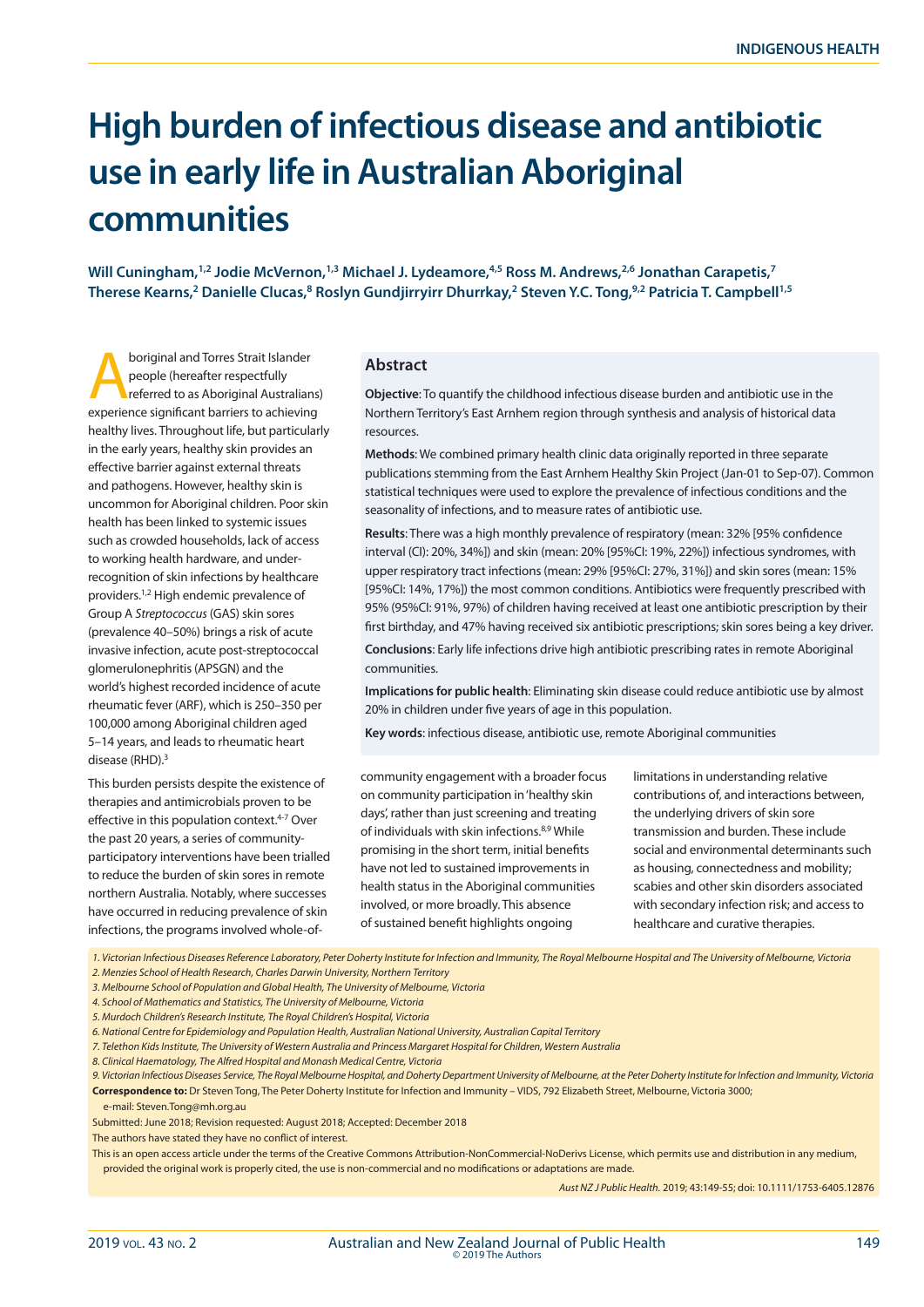Structured mechanistic frameworks provided by mathematical and computational models enable the study of these and other factors to better understand skin infections in community settings. Unlike many other infectious conditions, there are no existing models of skin sore transmission. Development of such models has potential to advance the control and prevention of skin sores in high prevalence settings by allowing estimation of key parameters from existing datasets to inform *in silico* simulations of alternative community-driven healthy skin interventions.

To this end, we have revisited pivotal historical studies undertaken by the Menzies School of Health Research and community partners during the 2000s. Although individual datasets have previously been described,10-12 they have not been analysed in aggregate. In this study, which is part of a larger program of related research, we use pooled data collected with a consistent methodology to describe the childhood burden of infectious disease presenting to primary care, with a particular focus on skin infections. This approach represents efficient information use at minimal additional cost, and importantly imposes a low participation burden on communities.

We have also used this opportunity to report on patterns of antibiotic use associated with clinic presentations for a variety of infectious syndromes in this dataset. There is increasing concern that high rates of antimicrobial use associated with the infectious disease burden in remote communities is driving selection for antimicrobial resistance (AMR). For example, a marked increase in the proportion of community-acquired *S. aureus* that are methicillin-resistant (MRSA) has

been observed in parts of northern Australia in recent years,13-17 with some MRSA clones spreading to the rest of Australia and even overseas.18 Such trends threaten our ability to effectively treat common and serious diseases, with grave implications for public health<sup>19</sup>

There are few published data available on antibiotic use in Australian Aboriginal populations to inform assessment of the scope and appropriateness of prescribing in this context – a deficiency recognised in the National Antimicrobial Resistance Strategy Implementation Plan (Section 2.3).20 A recent Australian Government report noted that antimicrobials supplied by Aboriginal and Torres Strait Islander health services were generally not captured under the Pharmaceutical Benefits Scheme or the Repatriation Pharmaceutical Benefits Scheme, used to monitor the use of antibiotics.<sup>21</sup> There is thus a clear need to better understand the level of antibiotic prescription in Aboriginal populations.

## **Methods**

### *Aims*

We aimed to more clearly delineate the drivers of the high infectious disease burden and associated antimicrobial prescribing in remote Northern Territory (NT) Aboriginal communities through synthesis of historical data resources curated by Menzies School of Health Research (Menzies).

#### *Study population*

Data were originally collected as part of the East Arnhem Healthy Skin Project (EAHSP) conducted from 2004 to 2007 by Menzies in partnership with five remote communities.4,22 The EAHSP aimed to reduce the prevalence of scabies, skin sores and tinea, with a comprehensive program including annual mass community scabies treatment days, combined with routine screening and treatment of skin infections. For infants and young children whose carers provided consent, all clinic attendance records from birth up to 4.75 years of age for children born from January 2001 to December 2005 were retrospectively audited. Analyses of three separate but overlapping cohorts have been published by Kearns et al.,10 McMeniman et al.11 and Clucas et al.12 The communities, ages of participants and duration of follow-up differed between these cohorts (Table 1). Ethics approval to access the datasets was granted by the Human Research Ethics Committee of the Northern Territory Department of Health and Families and the Menzies School of Health Research (Approval number 2015-2516).

#### *Data preparation*

Datasets from the three publications were combined (Figure 1). At each clinic presentation we assumed a child did not have a particular condition if no infection status was recorded for that condition. Only participants with clinic records audited for at least 12 months were included. Children recruited after 1 January 2006, the end of a predetermined period of active enrolment, were omitted from the dataset due to a change in ascertainment practice.<sup>4</sup> In order to use the most informative period of data collection, we only included months with a minimum of 90 enrolled children for analyses of prevalence and seasonality (i.e. January 2002 to September 2005).

| Table 1: Characteristics and enrolment criteria of datasets. |                               |                                          |                                                                                                                  |                                               |              |       |                          |       |              |
|--------------------------------------------------------------|-------------------------------|------------------------------------------|------------------------------------------------------------------------------------------------------------------|-----------------------------------------------|--------------|-------|--------------------------|-------|--------------|
| <b>Study</b>                                                 |                               | <b>Ages of longitudinal</b><br>follow-up | Notes on enrolment criteria                                                                                      | <b>Number of children</b><br><b>Community</b> |              |       |                          |       | <b>Total</b> |
|                                                              | <b>Clinic data collection</b> |                                          |                                                                                                                  | A                                             | <sub>R</sub> |       | D.                       | E     |              |
| Kearns et al. <sup>10</sup>                                  | Jan 01-Dec 06                 | Birth to 1 year                          | Required to have $\geq 1$ clinic presentation in each quarter<br>of their first year of life*                    | 47                                            | 91           | 43    | 40                       | 61    | 282          |
| McMeniman et al. <sup>11</sup>                               | Feb 01-Sep 07                 | Birth to 2 years                         | All children born between 2001 - 2005 (for whom<br>consent had been obtained) were included                      | ۰                                             |              | 59    | ٠                        |       | 59           |
| Clucas et al. <sup>12</sup>                                  | Jan 02-Sep 05                 | Birth up to 4.75 years                   | As births were included from Jan-01, not all children<br>were followed from birth                                | 76                                            | $\sim$       |       | $\overline{\phantom{0}}$ | 89    | 165          |
| <b>Combined dataset</b>                                      | Jan 01-Sep 07                 | Birth up to 4.75 years                   | Data from children that were included in more than one<br>publication were linked and counted as a single record | 76                                            | 91           | 59    | 40                       | 89    | 355          |
| Estimated community population                               |                               |                                          |                                                                                                                  | 800                                           | 2,100        | 1.000 | 1,000                    | 1.000 | 5,900        |

#### *Notes:*

\*considered to not unduly bias towards sick children because reflects minimum number of visits for a well child (e.g. for immunisations), high attendance/immunisation rates documented and considerable proportion of present *non-infectious causes.*

*Note: the numbers presented in this table represent the study population used in our analysis, i.e. after we applied the exclusion criteria detailed in Figure 1.*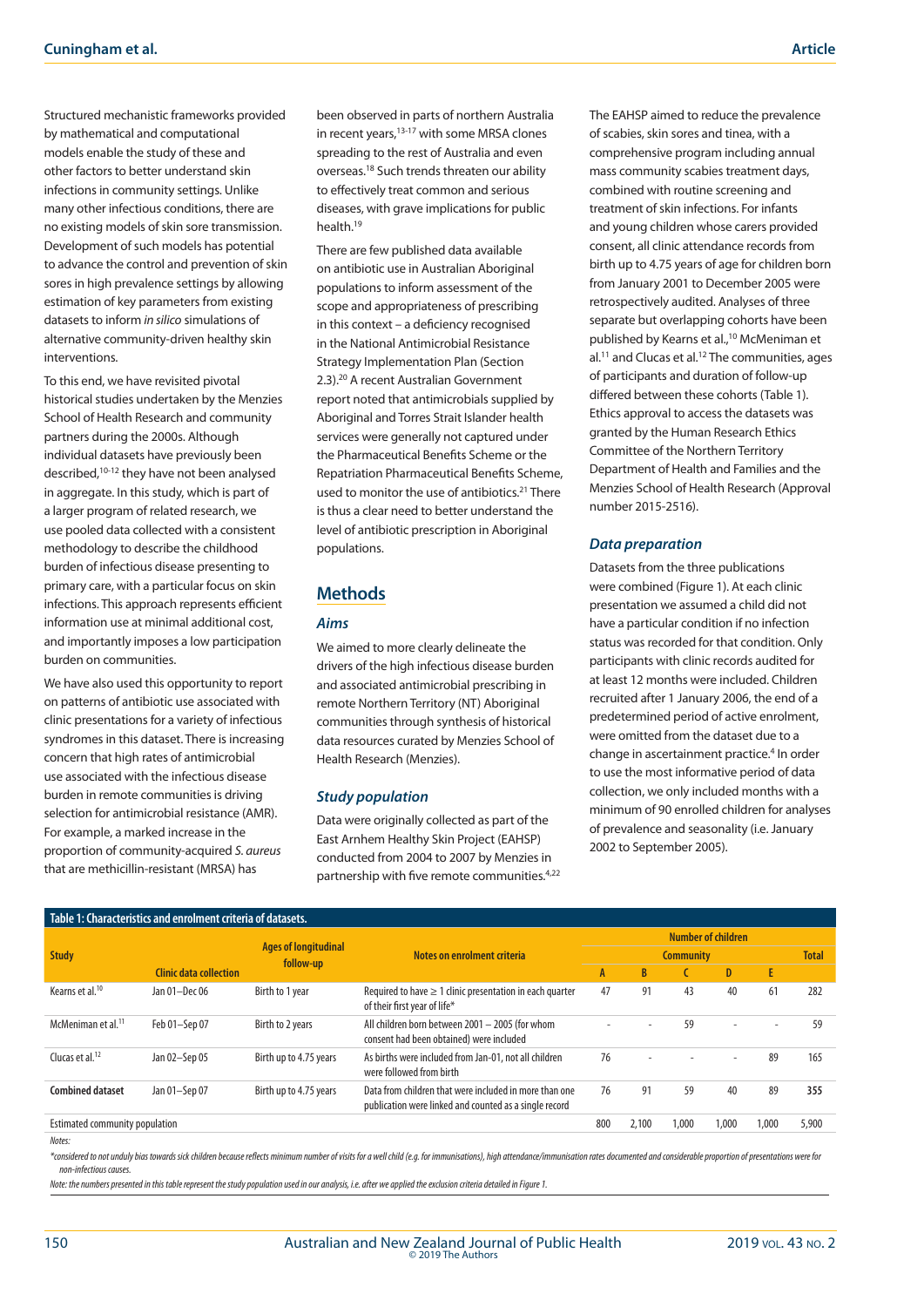#### *Analysis*

Indications for clinic presentation and associated treatment were reported for the combined dataset, and the modifying influences of age, community of residence and seasonality were explored. We classified presentations into broad infectious syndromes: respiratory, skin and ear disease. Infectious syndromes were further stratified: respiratory – upper respiratory tract infection (URTI), pneumonia/lower respiratory tract infection (LRTI) and throat infection; and skin – skin sores (impetigo), scabies and fungal infections. Monthly prevalence of infectious syndromes and conditions were calculated as the number of monthly cases divided by the number of monthly enrolled children (Supplementary File – Formula 1); each child could only contribute once per month to the prevalence for a condition. Prevalence was plotted to estimate the burden of disease and explore seasonality across the entire sample population and within communities (Supplementary File – Formula 2). Seasonality of infectious condition presentations was explored statistically using the Walter & Elwood test.23,24

Finally, we assessed the overall burden of antibiotic prescribing in this cohort, and the proportion of prescribing attributable to skin sore and respiratory indications. We assumed that antibiotics would not have been prescribed at clinic presentations when the only recorded indications were scabies or fungal infection. Simple linear regression was used to test the association between the monthly skin sore prevalence and the monthly proportion of children prescribed antibiotics. The proportion of antibiotic prescriptions that could be averted if skin sores were eliminated was calculated as the difference between the mean monthly proportion of children prescribed antibiotics and the constant of the regression model (i.e. when skin sore prevalence is equal to 0%). While the antibiotic used was not specified in any study, route of administration was recorded in two of the three studies.<sup>10,11</sup>

Confidence intervals (CIs) were calculated as exact binomial CIs. Data were analysed using Stata 14.2.25

## **Results**

#### *Characteristics of dataset population*

We included 355 children, born between January 2001 and December 2005 (inclusive), from five communities in the East Arnhem region from publications by Kearns et al.,10 McMeniman et al.<sup>11</sup> and Clucas et al.<sup>12</sup> (Table 1 and Supplementary Figure 1). Different follow-up times and study populations led to changes in the population characteristics over time (Supplementary Figures 2 and 3). The combined dataset had 783 person-years of follow-up, comprised of 261 person-years in the 0–1-year-old age group (n=342), 245 person-years for 1–2-year-olds (n=303), 168 person-years for 2–3-year-olds (n=232), 87 person-years for 3–4-year-olds (n=139) and 22 person-years for 4–4.75-year-olds (n=58). The median follow-up time was 24 months (IQR: 13–40).

#### *Clinic presentation patterns*

The number of clinic presentations was highest during the first year of life with a median of 20 visits per child (IQR: 13–28, n=313). The number of presentations fell in each successive year to a median of 17 (IQR: 10–22, n=180) visits in the second year of life, 9 (IQR: 5–15, n=72) visits in the third year of life and 5 (IQR: 3–9, n=29) visits in the fourth year of life.

#### *Burden of disease*

#### *Prevalence of skin and respiratory infections*

From January 2002 to September 2005, monthly prevalence of respiratory infections (URTIs, pneumonia/LRTI, throat) ranged from 18–50% (mean: 32% [95%CI: 30%, 34%]), while the prevalence of skin infections (skin sores, scabies, fungal) was comparatively lower (mean: 20% [95%CI: 19%, 22%], range: 12–34%), see Figure 2.

For skin infections, skin sores (mean: 15% [95%CI: 14%, 17%]) had a higher prevalence than scabies or fungal infections (Figure 2). For respiratory infections, URTIs (mean: 29% (95%CI: 27%, 31%]) had a higher prevalence than LRTI and throat infections (both, mean: 3% [95%CI: 2%, 4%]).

Monthly skin and respiratory infection prevalences demonstrated some variation over time across all communities (Supplementary Figures 4 and 5). The age distribution of studied children varied by community, given different study inclusion criteria and follow-up durations (Table 1). However, all communities included children in their first year of life. Compared with



**Figure 1: Flow diagram explaining process of merging datasets and identifying children for inclusion in analyses.**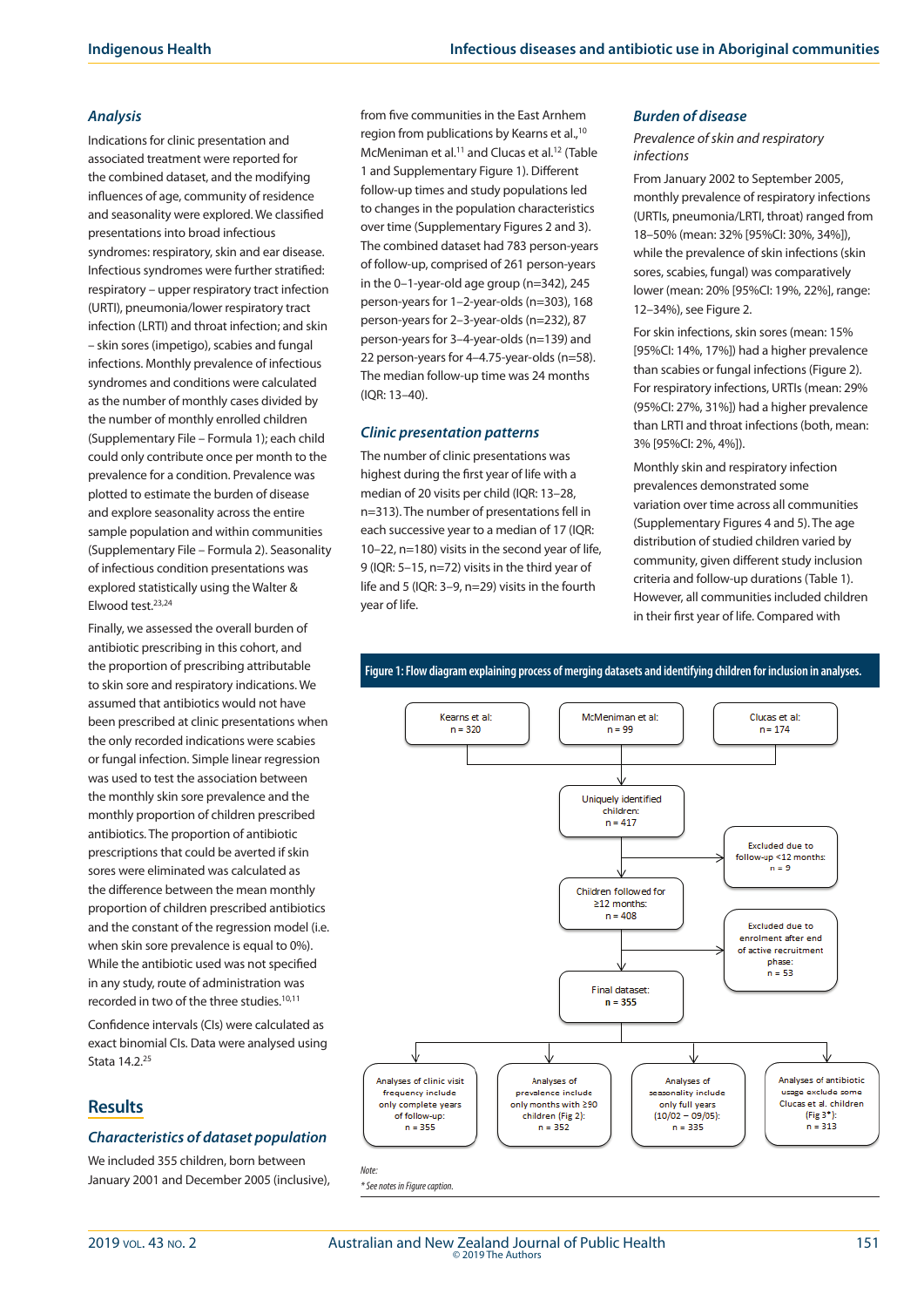other communities, community D had a higher average prevalence of skin infectious syndromes during the first year of life (31% [95%CI: 30%, 32%]), in particular skin sores (22% [95%CI: 20%, 23%]) and scabies (23% [95%CI: 22%, 25%]), see Supplementary Table 1. Community D also had a lower average prevalence of respiratory infectious syndromes during the first year of life (33% [95%CI: 31%, 35%]), particularly pneumonia/ LRTI (8% [95%CI: 7%, 9%]) than the other four communities.

#### *Seasonality*

We found only a minimal amount of seasonal variation in skin sore prevalence (amplitude of 11% from the mean) that did not reach statistical significance (Walter & Elwood test: *p*=0.05), see Supplementary Table 2 and Supplementary Figure 6. Seasonality of pneumonia/LRTI was detected; however, the goodness of fit was extremely poor (*p*=0.01; Supplementary Table 2 and Supplementary Figure 7).

## *Antibiotic prescriptions*

Antibiotics were prescribed regularly from birth and 95% (95%CI: 91%, 97%) of children had received at least one antibiotic prescription during the first 12 months of life (Figure 3 and Supplementary Figures 8 and 9). By four months of age, 58% (95%CI: 52%, 63%) of children had received at least one

antibiotic prescription and 47% (95%CI: 41%, 53%) had received at least six prescriptions by their first birthday. By their first birthday, 51% (95%CI: 45%, 57%) of children had received one antibiotic prescription when skin sores were the sole presenting condition (compared to 36% (95%CI: 30%, 41%) for URTIs), see Supplementary Figure 9. Antibiotics were prescribed in 33% of all consultations.

We found a strong association between an increased burden of skin sores and an increase in antibiotic prescriptions (Supplementary Figure 10). The mean monthly proportion of children prescribed antibiotics was 31%, and the constant of our linear regression model was 25%. Therefore, we estimate that eliminating skin sores in these communities could result in at least a 6% absolute (or 19% relative) decrease in antibiotic prescriptions.

While prescriptions for respiratory indications decreased dramatically as children aged, antibiotic prescriptions for skin sores remained consistently high over the observation period. In the fourth year of life, 41% (95%CI: 24%, 61%) of children presenting solely with skin sores were prescribed antibiotics at least once, compared with 7% (95%CI: 1%, 23%) of children presenting only with URTI (Supplementary Figure 11). Ear disease remained a predominant indication for antibiotic prescription throughout the first

**Figure 2: Top: monthly prevalence of skin sores, scabies and fungal infections as well as the combined prevalence of skin infectious syndromes; Bottom: monthly prevalence of URTI, throat infection and pneumonia/LRTI infections as well as the combined respiratory infectious syndromes (by month [January 2002-December 2005] and season [wet November–April, dry season May–October]).**



four years of life; in each of these years, more than 50% of children were prescribed at least one course of antibiotics at a clinic visit where ear disease was recorded.

The route of administration of antibiotics prescribed was recorded as either topical, oral or injection. The majority of antibiotics were administered orally (especially for respiratory indications and ear disease); however, an antibiotic injection was most common for children with only skin sores recorded (Supplementary Figure 12). When the only recorded indication was skin sores, 64% of antibiotics were administered as an injection. Although the antibiotic is not specified in the data, these injections almost certainly represent intramuscular benzathine penicillin, which was the first line recommended therapy for skin sores in regional guidelines. Furthermore, half the children who received antibiotics when no indication was recorded were prescribed an oral antibiotic; no indication was recorded in 9% of prescriptions. These results were similar in each community.

## **Conclusions**

Although early childhood is universally a time of exposure to many infections, constant occurrences of bacterial infections with their associated antibiotic treatment can result in detrimental consequences. Aboriginal children living in remote communities in the East Arnhem region experience a substantial burden of early life infections, with URTI and skin sores the most commonly presenting clinical conditions affecting 96% and 86% of the study population, respectively. This infectious disease burden is associated with a high frequency of antibiotic prescription, with all infants in our study receiving at least one prescription, and almost half prescribed six antibiotics in the first year of life. Skin sores were a substantial driver of antibiotic prescription, especially from three months of age and persisting to the fourth year of life. Prevalence trends in each community were similar; however, community D recorded a high prevalence of skin conditions (particularly scabies). A related analysis demonstrated the age of first infection with scabies was significantly younger in community  $D_t^{26}$  indicating that richer understanding of the heterogeneity of community-specific drivers of infection is needed to ensure interventions are tailored to meet the needs and priorities of each community.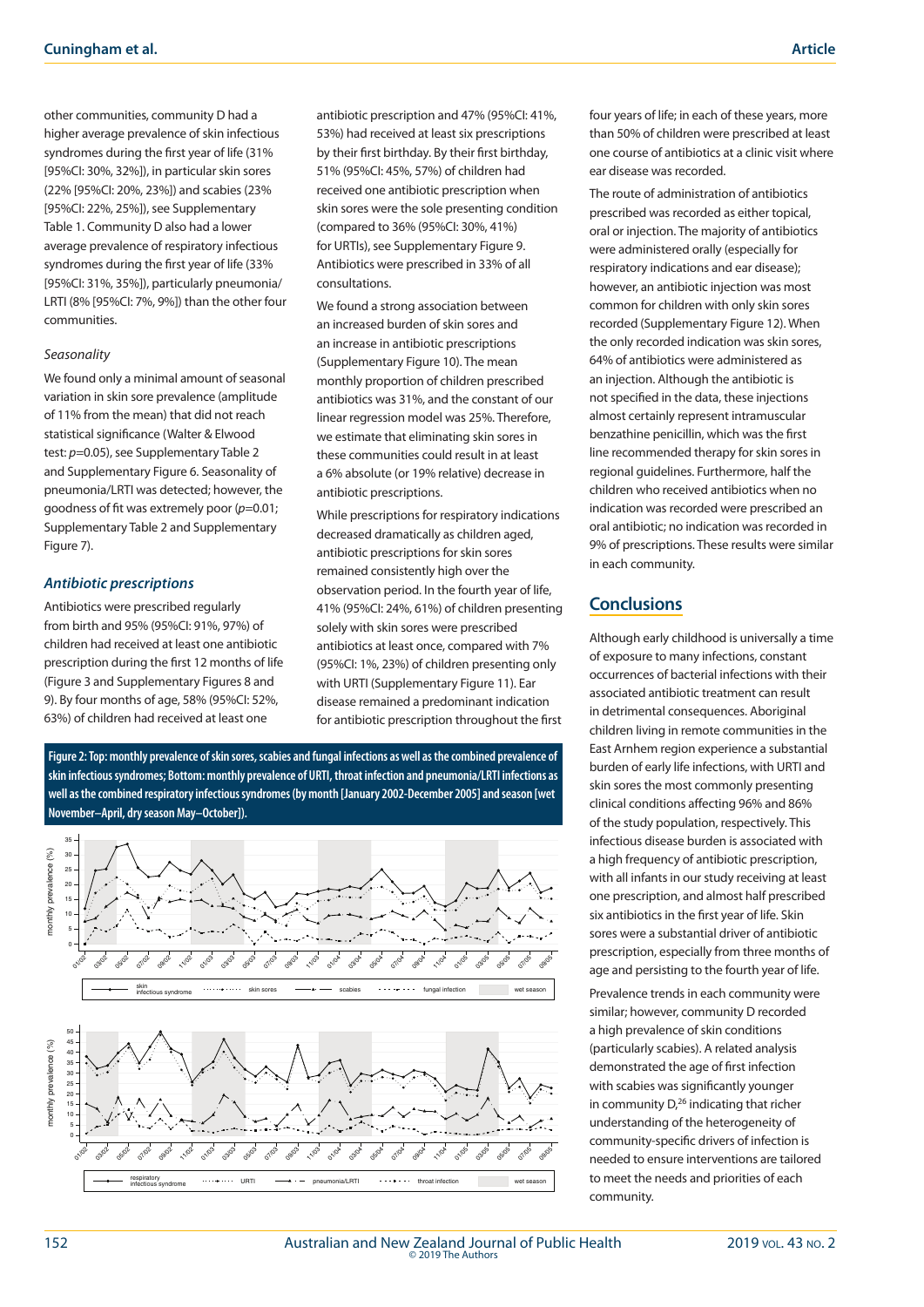Prevalence of skin infections in our cohort is comparable to other research conducted both in Aboriginal communities and other low resource settings.27,28 A recent study from the Solomon Islands reported 40% (95%CI: 34%, 47%) skin sore prevalence in children,29 while Steer et al. reported the prevalence of impetigo in Fijian children to be 26% (95%CI: 24%, 27%).30 The high prevalence of infectious diseases in these populations is thought to be caused by poor living conditions, household overcrowding, mobile communities and the tropical climate.<sup>31-34</sup>

Our results are consistent with the previously published analyses of these data.<sup>10-12</sup> In the screening study through which our participants were identified, Andrews et al.4 also found no significant seasonality trends in the prevalence of pyoderma, with the mean wet season prevalence 35% (95%CI: 34%, 37%) and the mean dry season prevalence 36% (95%CI: 34%, 38%). Although there may be factors influencing seasonality for which we have not been able to account, our finding of seasonal patterns for pneumonia/ LRTI suggests that if skin sore prevalence was subject to seasonal trends, our data would have been able to identify these trends. On this basis, inclusion of seasonality as a driver of infection in skin sore transmission models is not warranted.

Importantly, our analysis reports on antibiotic prescriptions and its correlation with the high burden of infectious disease in greater detail than the original publications. The high rates of antibiotic prescribing reflect the high burden of disease in these communities and the focus on solutions from the perspective of Western medicine. Antibiotic prescriptions were higher compared to other populations; a study in the US found approximately 35% of children had been exposed to antibiotics by the sixth month of life.<sup>35</sup> Another study from the US reported an antibiotic treatment rate of approximately two courses per person-year in children aged three months to three years.36 While limited information was available regarding the specific antibiotics prescribed in our study, further evaluation of the appropriateness of prescribing in remote communities is needed to guide stewardship interventions relevant to this setting.<sup>37</sup> Ultimately, reductions in antibiotic use will only occur with reductions in the prevalence of infections, highlighting the importance of engaging with Aboriginal communities to better understand the social determinants underlying the infectious diseases burden.

**Figure 3: Cumulative proportion of children who received up to and at least six antibiotic prescriptions over the first year of life – note: Clucas children born in 2001 not included since their health records did not begin from birth.**



Exploration of traditional medicines such as tea tree oil for their laboratory and clinical efficacy against scabies may also serve as a connection point between Western and Aboriginal perspectives.38,39

This analysis was strengthened by pooling data from three separate but related studies. Each of these datasets was collected with very similar methodology and from the same geographical region. Combining these data substantially increased the number of children included, extended the person–time denominator and lengthened the observation period. Increased statistical power allowed us to investigate trends over time and enabled the comparison of epidemiological trends in different communities. However, although a large proportion of each community's underfive population was included over the followup period, the small sample size at some data points may have affected the accuracy of the monthly prevalence estimates.

Our analysis was limited by missing data in two ways. First, clinic records did not necessarily include the status of all health conditions, which is a limitation to be expected of a retrospective review. We assumed that if a disease was present, it would be noted, and thus all missing indications reflected an absence of disease; however, it is important to note that missing data is not evidence of good health. Second, the primary reason for the consultation was not known, meaning that the reason for

antimicrobial prescription was difficult to ascertain.

Normalisation of skin sores and scabies in remote communities where these infections are highly prevalent is a recognised cause of under-diagnosis and reporting.<sup>2</sup> Barriers to healthcare access may result in late or non-presentation with skin conditions, highlighting the need to form meaningful and lasting relationships with Aboriginal communities, and improve understanding of their diverse cultures and values to create a welcoming environment that recognises the importance of cultural beliefs and practices. These factors combined make it likely that our observations are an under-estimate of disease prevalence. In support of this assertion, the active screening program undertaken at the beginning of this study (Sep-04 to Sep-07) reported a skin sore prevalence of up to 60% in children younger than 15 years of age.<sup>4</sup> Efforts to highlight the importance of healthy skin and that link skin to cultural identity ('Our skin represents our pride and identity'; 'Our skin is who we are') should be encouraged (See IHHP – Meredin "Gotta Keep it Strong"; Available from https://www.telethonkids.org. au/our-research/early-environment/infectionand-vaccines/skin-health/).

## **Implications for public health**

Although the data analysed were collected 10 to 15 years ago, data collected during a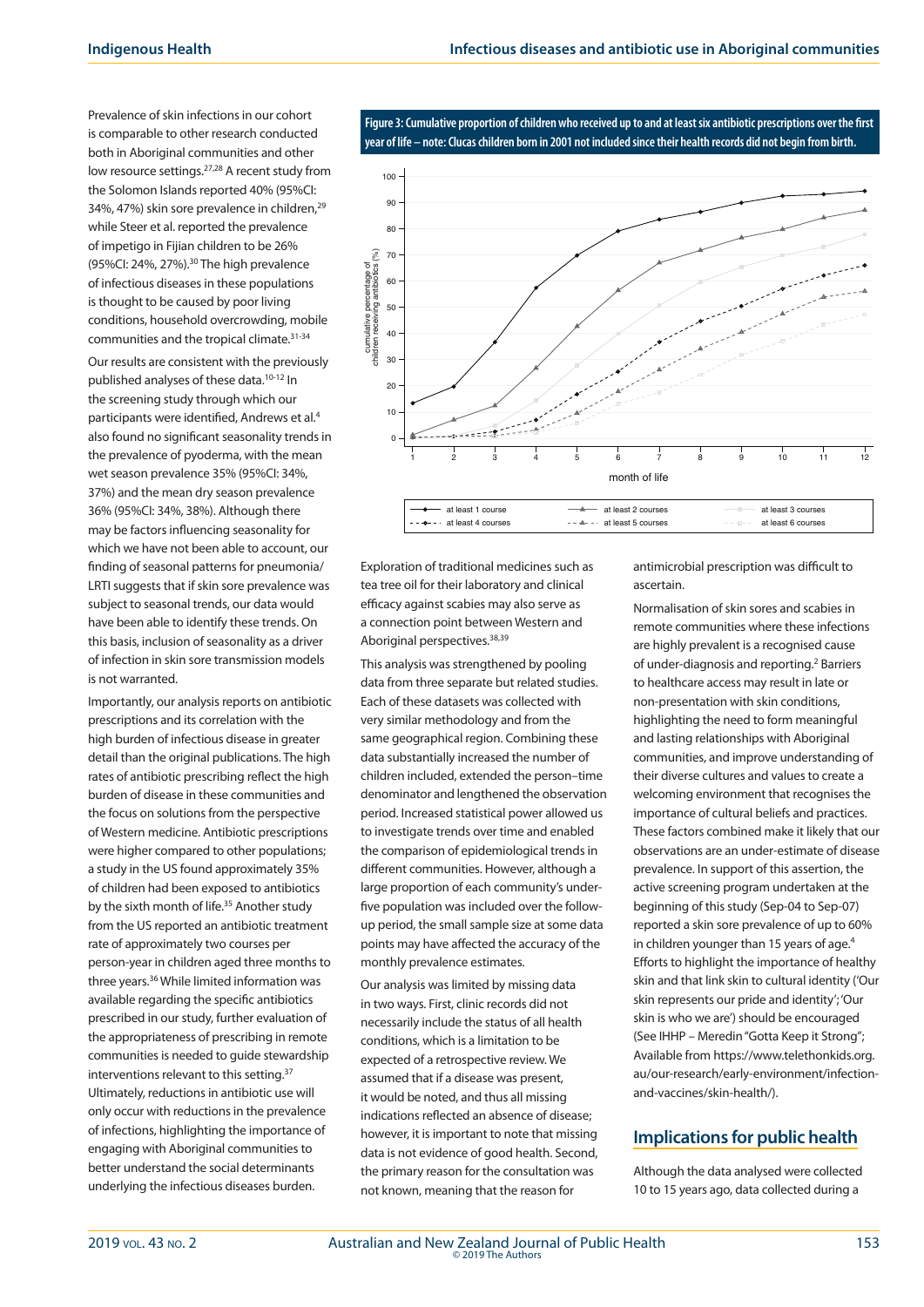more recent clinical trial40 and results of a systematic survey of skin sore prevalence<sup>41</sup> would suggest that there has been little change in the burden of skin infections in remote communities. This analysis has reaffirmed the burden of communicable disease and provided new knowledge on antibiotic usage in young Aboriginal children in East Arnhem.

Considering AMR is a major concern both in this setting and globally, $42,43$  efforts to reduce the prevalence of infectious diseases, including skin conditions, will also reduce the need for antibiotic prescribing. Due to the severity of presentations in Aboriginal communities, it may not be appropriate to extrapolate antibiotic prescription recommendations from urban settings. For example, while topical therapy is recommended for skin sores in a recent Cochrane review,<sup>44</sup> this would be considered inappropriate in an Aboriginal community where lesions are more severe and where topical antibiotic use has been associated with rapid emergence of resistance.<sup>45</sup> To prevent selection for AMR in Aboriginal communities, culturally appropriate and sustainable strategies to reduce the underlying burden of infectious diseases need to be developed in collaboration with Aboriginal Australians.

Additionally, to ensure the appropriateness of prescribing in remote health clinics and reduce the progression of AMR, clinicians' antimicrobial prescribing behaviours must be more comprehensively understood. This work has motivated a collaborative research project funded by the NHMRC HOT NORTH consortium involving stewardship programs across all three northern Australian jurisdictions to adapt the National Antimicrobial Prescribing Survey audit tool<sup>46</sup> for use in Aboriginal Medical Services. These data will enable ongoing improvements in safety and quality of service delivery and inform development of antimicrobial stewardship priorities specific for Aboriginal and Torres Strait Islander health settings, currently absent from the national agenda. Misperceptions about antibiotic use and the term 'antimicrobial resistance' abound in the general public. It will be critical to develop culturally appropriate shared understandings of these concepts with Aboriginal communities.

There are also individual-level consequences of high levels of antibiotic use. Even single courses of antibiotics in children have been

shown to have an impact on risks for chronic disease.47 The impact of such high levels of antibiotic use as described in this paper upon childhood microbiome and subsequent health for Aboriginal children remain to be elucidated.

The high burden of streptococcal skin infections is clearly linked to the high incidence of APSGN and likely ARF and RHD. We are unlikely to see reductions in these chronic conditions until the prevalence of skin infections is reduced. Longer-term surveillance of rates of APSGN and ARF/ RHD should be incorporated into studies of interventions for improving skin health.

Our re-analysis of existing data resources has provided quantitative estimates of the prevalence of skin sores and its variation across the year, the population proportion prescribed antibiotics for skin sores, and has highlighted potential differences in drivers of transmission across communities. Further work is underway to synthesise findings of these and more recent studies to inform models of infection and treatment, including a current clinical trial incorporating both medical and environmental interventions to promote healthy skin (SToP: See, Treat and Prevent Scabies and Skin Sores, Telethon Kids Institute). Our overarching objective is to use historical and emerging insights to establish a model-informed evidence base that will support the participatory design of sustainable interventions to reduce the burden of skin sores and their sequelae.

## **Acknowledgements**

The authors would like to thank the Menzies School of Health Research for providing the data from the EAHSP, related Menzies project staff, staff at the primary health care centres and the members of the five remote Indigenous communities for their participation. We acknowledge our partners in this work: Northern Territory Remote Health, Aboriginal Medical Services Alliance Northern Territory, Northern Territory Centre for Disease Control, One Disease, Miwatj Health and the NHMRC-funded HOT NORTH initiative. We acknowledge the Lowitja Institute and the Cooperative Research Centre for Aboriginal Health who originally funded and lent significant support to the EAHSP. We also thank Professor Bart Currie and Dr Erin McMeniman for their work on the original data collection and for their helpful comments. This work is supported by a

National Health and Medical Research Council (NHMRC) Project Grant (GNT 1098319). JMcV is supported by an NHMRC Principal Research Fellowship (GNT 1117140). SYCT is supported by a Medical Research Future Fund Next Generation Clinical Researchers NHMRC Career Development Fellowship (GNT 1145033). MJL is supported by an Australian Postgraduate Research Training Program Scholarship.

## **References**

- 1. Currie BJ, Carapetis JR. Skin infections and infestations in Aboriginal communities in northern Australia. *Australas J Dermatol*. 2000;41(3):139-43.
- Yeoh DK, Anderson A, Cleland G, Bowen AC. Are scabies and impetigo "normalised"? A cross-sectional comparative study of hospitalised children in northern Australia assessing clinical recognition and treatment of skin infections. *PLoS Negl Trop Dis*. 2017;11(7):e0005726.
- Parnaby MG, Carapetis JR. Rheumatic fever in Indigenous Australian children. *J Paediatr Child Health*. 2010;46(9):527-33.
- 4. Andrews RM, Kearns T, Connors C, Parker C, Carville K, Currie BJ, et al. A regional initiative to reduce skin infections amongst Aboriginal children living in remote communities of the Northern Territory, Australia. *PLoS Negl Trop Dis*. 2009;3(11):e554.
- 5. Carapetis JR, Connors C, Yarmirr D, Krause V, Currie BJ. Success of a scabies control program in an Australian aboriginal community. *Pediatr Infect Dis J*. 1997;16(5):494-9.
- 6. Kearns TM, Speare R, Cheng AC, McCarthy J, Carapetis JR, Holt DC, et al. Impact of an ivermectin mass drug administration on scabies prevalence in a remote Australian Aboriginal community. *PLoS Negl Trop Dis*. 2015;9(10):e0004151.
- 7. Shelby-James TM, Leach AJ, Carapetis JR, Currie BJ, Mathews JD. Impact of single dose azithromycin on group A streptococci in the upper respiratory tract and skin of Aboriginal children. *Pediatr Infect Dis J*. 2002;21(5):375-80.
- 8. Wong L, Amega B, Connors C, Barker R, Dulla ME, Ninnal A, et al. Outcome of an interventional program for scabies in an Indigenous community. *Med J Aust*. 2001;175(7):367-70.
- 9. Wong LC, Amega B, Barker R, Connors C, Dulla ME, Ninnal A, et al. Factors supporting sustainability of a community‐based scabies control program. *Australas J Dermatol*. 2002;43(4):274-7.
- 10. Kearns T, Clucas D, Connors C, Currie BJ, Carapetis JR, Andrews RM. Clinic Attendances during the first 12 months of life for Aboriginal children in five remote communities of Northern Australia. *PLoS One*. 2013;8(3):e58231.
- 11. McMeniman E, Holden L, Kearns T, Clucas DB, Carapetis JR, Currie BJ, et al. Skin disease in the first two years of life in Aboriginal children in East Arnhem Land. *Australas J Dermatol*. 2011;52(4):270-3.
- 12. Clucas DB, Carville KS, Connors C, Currie BJ, Carapetis JR, Andrews RM. Disease burden and health-care clinic attendances for young children in remote Aboriginal communities of northern Australia. *Bull World Health Organ*. 2008;86(4):275-81.
- 13. Macmorran E, Harch S, Athan E, Lane SY, Tong S, Crawford L, et al. The rise of methicillin resistant *Staphylococcus aureu*s: Now the dominant cause of skin and soft tissue infection in Central Australia. *Epidemiol Infect*. 2017;145(13):2817-26.
- 14. Tong S, Varrone L, Chatfield M, Beaman M, Giffard P. Progressive increase in community-associated methicillin-resistant *Staphylococcus aureus* in Indigenous populations in northern Australia from 1993 to 2012. *Epidemiol Infect*. 2015;143(7):1519-23.